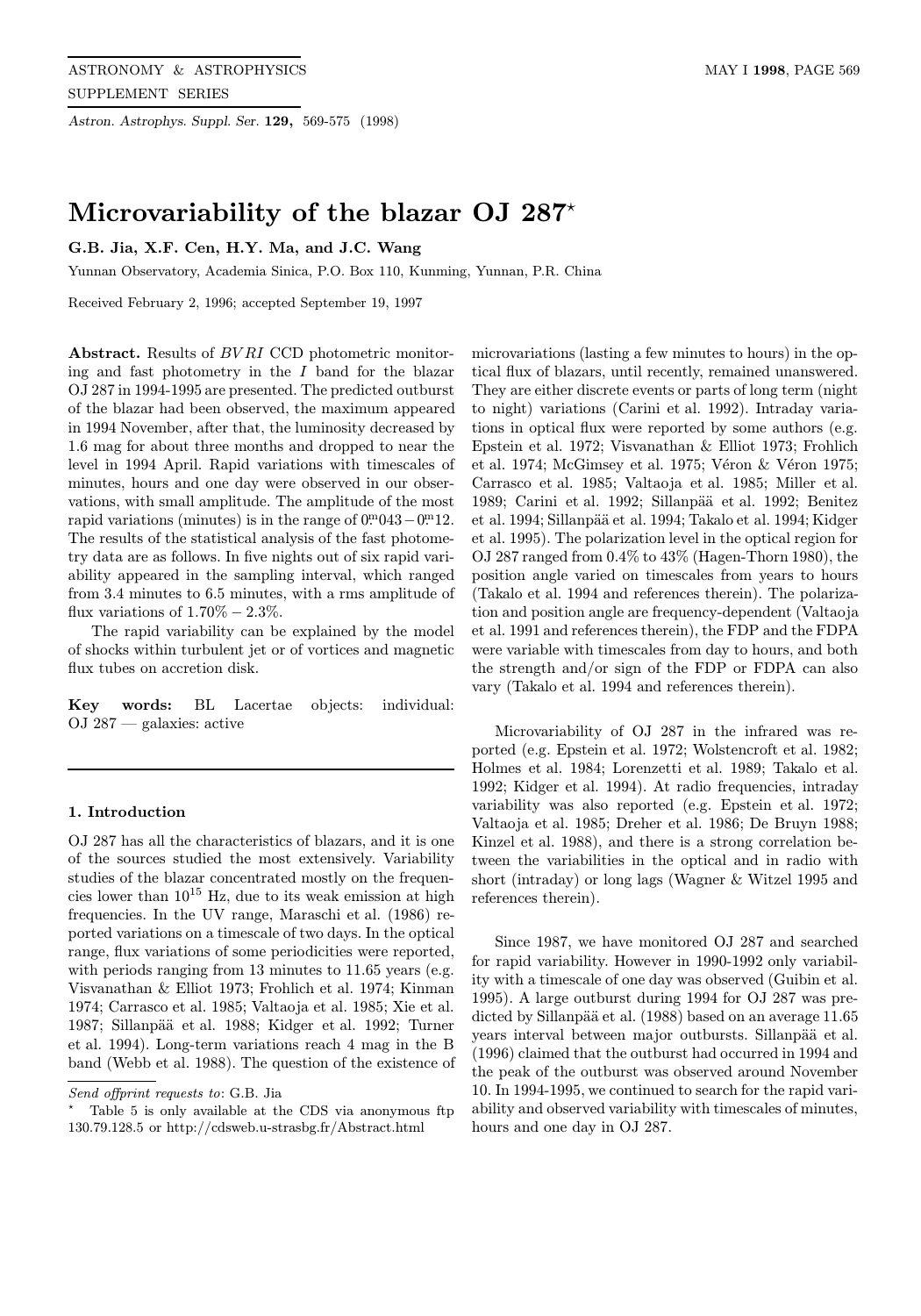#### 2. Observations

In 1994-1995, BV RI photometric monitoring and fast photometry at I band for OJ 287 were carried out with the CCD attached to the focal reducer of the 1-m RCC telescope at the Yunnan Observatory, China. The CCD (Tek 512 mc) has  $512 \times 512$  pixels of  $27 \times 27 \ \mu m^2$ . The field of view is  $7.4' \times 7.4'$ . The characteristics of the filter are the same as that described in Schild (1983). The comparison star sequence is taken from Smith et al. (1985). The journal of observations is given in Table 1. The integration time and individual measurement errors in the I magnitude for the object and comparison stars 4, 10 and 11 as well as for a fainter star 5 (Visvanathan & Elliot 1973) are tabulated in Table 2. The averages of N/S ratio of flux for the object and stars 4 and 10 in each night are respectively listed in lines 2, 3 and 4 in Table 4.

Table 1. Fast photometry mode: journal of observations at I band

| $_{\text{Date}}$ | Duration of       | Number of    | Average sampling |  |
|------------------|-------------------|--------------|------------------|--|
|                  | Observations(hr.) | observations | interval (min.)  |  |
| 4/11/94          | 0.60              | 8            | 4.50             |  |
| 11/7/94          | 0.92              | 14           | 3.93             |  |
| 11/8/94          | 1.01              | 18           | 3.35             |  |
| 2/8/95           | 3.27              | 30           | 6.53             |  |
| 2/22/95          | 2.74              | 30           | 5.50             |  |
| 2/23/95          | 2.65              | 38           | 4.17             |  |

#### 3. Data reduction

The method of data reduction had been detailed in the previous paper (Guibin et al. 1995). The comparison stars 4, 10 and 11 are intercalibrated in the I band each night. The magnitudes outside the atmosphere of the intercalibrated comparison stars are slightly different from the values given by Smith et al. (1985) in some nights. The differences reach about  $0^{m}01, 0^{m}01 - 0^{m}02$  and  $0^{m}01 - 0^{m}03$ for star 4, 10 and 11 respectively. The uncertainties in the magnitudes of intercalibrated comparison stars are  $0^{m}006 - 0^{m}02$ ,  $0^{m}01 - 0^{m}03$  and  $0^{m}01 - 0^{m}02$  for star 4, 10 and 11 respectively. In the  $BVR$  bands, the magnitudes and errors given by Smith et al. (1995) are used. The weighted average of the extinction values measured on stars 4, 10 and 11 is used to calibrate the object. The calibrated magnitudes of OJ 287 are tabulated in Table 5 (available electronically). The uncertainties in the table include the errors on the measured magnitudes of the object and the comparison stars and the uncertainties in the magnitudes of the comparison stars. The colour index was calculated from two consecutive observations in different bands. The average of colour indices and magnitudes in BV RI are listed in Table 3 for each night.

In order to search for rapid variability, the measured magnitude of the blazar, star 4 and star 10 are directly compared, the differential magnitudes Dm1 between the

blazar and star 4 and Dm2 between star 10 and star 4, are shown in Figs. 1-6, The uncertainty of each data point in the figures is calculated on the basis of the errors in the measurement of the differential magnitude of the two mutually-compared stars. Comparing the Dm1 and Dm2 light curves one can determine whether the blazar is variable or not. Also, we calculate the flux ratio based on the differential magnitude,  $R_1$  and  $R_2$ , being the flux ratios of OJ 287 to star 4 and of star 10 to star 4 respectively. The flux ratio has the same variance terms as the differential magnitude. The averages of relative errors of  $R_1$  and  $R_2$ and the rms values of  $R_1$  and  $R_2$  relative to its average are also calculated. The rms value could represent a measure of the amplitude of variations of flux ratio during the sampling interval in the night. We compare the proportion of the rms value to the average of the flux ratio with the mean of relative errors of flux ratio. If the former is definitely greater than the later, the rapid variability of the flux ratio during the sampling interval is observed; if the former is about the same as the latter, the flux ratio is not variable, it means that the  $\sigma^2$ (var) are all equal to zero in the two objects. If  $R_1$  is variable and  $R_2$  has no variability, the conclusion of variations of the blazar during sampling interval can be obtained. Furthermore, the  $\chi^2$  (relative to the weighted mean of the data) test was carried out, thus the significance of variability can be seen.

## 4. Results

#### 4.1. BVRI monitoring

One can see from Table 3 that the blazar was brightening during 1994; on 1994 November 8 the luminosity reached a maximum  $I = 13.178$  mag and increased by 1.6 mag as compared with that on 1994 April 11. Afterward, the luminosity declined and until 1995 February dropped down to near the 1994 April level. This agrees with the results reported by Sillanpää et al. (1996). The variability on a timescale of one day in I band was only 0.04 mag. In other bands the error is too large to determine if there is variability.

#### 4.2. Fast photometry in the I band

One can see the following results from Table 5 (available electronically) and Figs. 1-6.

1. On 1994 April 11 (Fig. 1) we observed a change of magnitude of  $0^{\text{m}}06 \pm 0^{\text{m}}015$  in about 8 minutes. 2. On 1994 November 7 (Fig.2) the light curve apparently began to fall at .394d, reached a minimum at .401d, then rised up. If this is real, the blazar has decreased by approximately  $0.12 \pm 0.014$  mag in ten minutes and brightened about  $0.07\pm0.014$  mag in about 3 minutes. 3. On 1994 November 8 (Fig. 3) the light curve began to fall at .387d, reached a minimum at .393d, then rised up. If the variations are real, the magnitude has increased by  $0.09 \pm 0.013$  in an interval of about 13 minutes and decreased by  $0.09 \pm 0.014$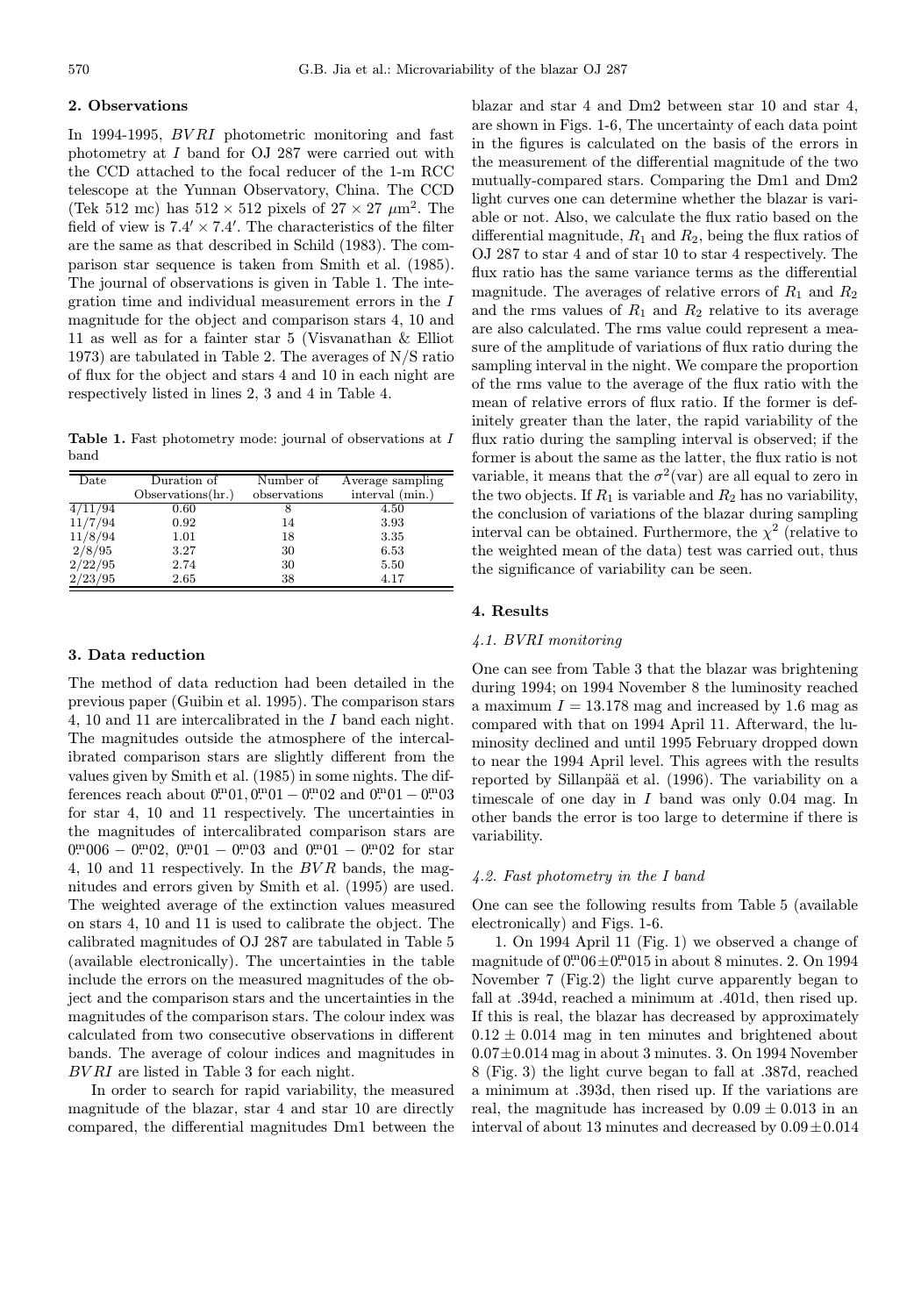Table 2. Integrated time and individual measurement error on the I magnitudes of OJ 287 and comparison stars

| Date    | integrated | Error of individual measurement (mag) |                 |                 |                 |                 |  |  |
|---------|------------|---------------------------------------|-----------------|-----------------|-----------------|-----------------|--|--|
|         | time/sec.  | OJ 287                                |                 | 10              | 11              |                 |  |  |
| 4/11/94 | 150        | $0.011 - 0.013$                       | 0.005           | 0.007           | $0.008 - 0.010$ | $0.014 - 0.016$ |  |  |
| 11/7/94 | 100        | $0.006 - 0.007$                       | $0.006 - 0.007$ | $0.008 - 0.011$ | $0.010 - 0.012$ | $0.017 - 0.021$ |  |  |
| 11/8/94 | 100        | $0.006 - 0.007$                       | $0.006 - 0.007$ | $0.009 - 0.010$ | $0.010 - 0.011$ | $0.017 - 0.019$ |  |  |
| 2/8/95  | <b>200</b> | $0.008 - 0.010$                       | $0.004 - 0.005$ | $0.006 - 0.007$ | $0.007 - 0.008$ | $0.010 - 0.011$ |  |  |
| 2/22/95 | <b>200</b> | $0.007 - 0.010$                       | $0.004 - 0.005$ | $0.005 - 0.007$ | $0.006 - 0.008$ | $0.011 - 0.012$ |  |  |
| 2/23/95 | 150        | $0.011 - 0.012$                       | 0.005           | $0.007 - 0.008$ | $0.008 - 0.009$ | $0.013 - 0.015$ |  |  |

Table 3. The average magnitude and colour index of OJ 287

| UT Date | < B >  | $\langle V \rangle$ | $\langle R \rangle$ | $\langle I \rangle$ | $\langle B-V \rangle$ | $\langle V - R \rangle$ | $\langle R-I \rangle$ |
|---------|--------|---------------------|---------------------|---------------------|-----------------------|-------------------------|-----------------------|
| 4/11/94 |        |                     |                     | 14.775              |                       |                         |                       |
|         |        |                     |                     | (0.005)             |                       |                         |                       |
| 11/7/94 |        | 13.90               | 13.69               | 13.178              |                       | 0.21                    | 0.54                  |
|         |        | (0.03)              | (0.04)              | (0.003)             |                       | (0.05)                  | (0.04)                |
| 11/8/94 | 14.50  | 14.09               | 13.73               | 13.217              | 0.41                  | 0.36                    | 0.50                  |
|         | (0.05) | (0.03)              | (0.04)              | (0.002)             | (0.06)                | (0.05)                  | (0.04)                |
| 2/8/95  | 16.05  | 15.57               | 15.15               | 14.550              | 0.48                  | 0.42                    | 0.65                  |
|         | (0.05) | (0.03)              | (0.04)              | (0.002)             | (0.06)                | (0.05)                  | (0.04)                |
| 2/22/95 | 16.11  | 15.69               | 15.30               | 14.728              | 0.50                  | 0.31                    | 0.54                  |
|         | (0.07) | (0.02)              | (0.04)              | (0.002)             | (0.08)                | (0.06)                  | (0.04)                |
| 2/23/95 | 16.23  | 15.71               | 15.32               | 14.724              | 0.52                  | 0.39                    | 0.57                  |
|         | (.08)  | (0.04)              | (0.04)              | (0.002)             | (0.09)                | (0.06)                  | (0.04)                |

Table 4. The results of statistical analysis of fast photometry

| Date                                             | 4/11/94          | 11/7/94           |                                      | $11/8/94$ $2/8/95$                   | 2/22/95           | 2/23/95          |
|--------------------------------------------------|------------------|-------------------|--------------------------------------|--------------------------------------|-------------------|------------------|
| $\langle \frac{\sigma}{F} \rangle_s$             | $1.08\ 10^{-2}$  |                   | $6.38 \; 10^{-3} \; 5.58 \; 10^{-3}$ | $7.95\,\,10^{-3}$                    | $8.66\;10^{-3}$   | $1.02 \ 10^{-2}$ |
| $\langle \frac{\sigma}{F} \rangle_4$             | $4.61 \ 10^{-3}$ |                   | 6.38 $10^{-3}$ 5.58 $10^{-3}$        | 4.30 $10^{-3}$ 3.72 $10^{-3}$        |                   | $4.61~10^{-3}$   |
| $\left\langle \frac{\sigma}{F} \right\rangle$ 10 | $6.45 \ 10^{-3}$ | $9.21~10^{-3}$    | $8.24 \; 10^{-3}$                    | $5.93 \; 10^{-3} \; 5.53 \; 10^{-3}$ |                   | $6.62~10^{-3}$   |
| $\langle \frac{\sigma}{R_1} \rangle$             | $1.18 \ 10^{-2}$ |                   | $9.03 \; 10^{-3} \; 7.88 \; 10^{-3}$ | $9.04 \; 10^{-3}$                    | $9.43~10^{-3}$    | $1.12 \ 10^{-2}$ |
| $\langle \frac{\sigma}{R_2} \rangle$             | $7.92~10^{-3}$   | $1.12 \; 10^{-2}$ | $9.95\,\,10^{-3}$                    | $7.33 \; 10^{-3}$                    | $6.66~10^{-3}$    | $8.06~10^{-3}$   |
| $\frac{\text{rms}(R_1)}{R_1}$                    | $2.00\ 10^{-2}$  | $2.83 \ 10^{-2}$  | $2.06 \; 10^{-2}$                    | $2.73 \; 10^{-2}$                    | $1.70 \; 10^{-2}$ | $1.12 \ 10^{-2}$ |
| $\frac{\text{rms}(R_2)}{<\!R_2\!>}$              | $7.11 \ 10^{-3}$ | $1.12 \; 10^{-2}$ | $9.86 \ 10^{-3}$                     | $8.13 \ 10^{-3}$                     | $6.02~10^{-3}$    | $7.51~10^{-3}$   |
| $\langle \chi^2_1 \rangle$                       | 3.4099           | 11.4284           | 6.5732                               | 9.7096                               | 3.5122            | 0.9919           |
| $\langle \chi^2{}_2 \rangle$                     | 0.9232           | 1.2398            | 1.0428                               | 1.2565                               | 0.8501            | 0.8553           |
| $\nu$                                            | $\overline{7}$   | 13                | 17                                   | 29                                   | 29                | 37               |

in about 3 minutes. 4. On 1995 February 8 (Fig. 4) there was a first decline of 0.1 mag during two hours, then a rise and a second decline of 0.06 mag during 40 minutes. 5. On 1995 February 22 (Fig. 5), the brightness of the blazar was going down slowly. 6. On 1995 February 23 (Fig. 6) no rapid variations appeared.

From this data, one sees that the variations of OJ 287 are real with a confidence level of 0.9985 (11 April 1994) or larger, except on 23 February 1995 for which no significant variations were observed. Star 5 is too faint to be used as a comparison star for such small variations.

Table 4 lists the average of relative errors on the fluxes of the blazar, of star 4 and 10 (Row  $[2]$ ,  $[3]$  and  $[4]$ ) and of  $R_1$  and  $R_2$  (Row [5] and [6]), the rms values of  $R_1$ and  $R_2$  relative to its average (Row [7] and [8]) and the reduced  $\chi_1^2$  and  $\chi_2^2$  of  $R_1$  and  $R_2$  (Row [9] and [10]).

## 5. Discussion

Variations on timescales of minutes, hours and one day were observed in our observations. The apparent efficiency for conversion of accreted matter into energy is  $\eta = 3.1$  if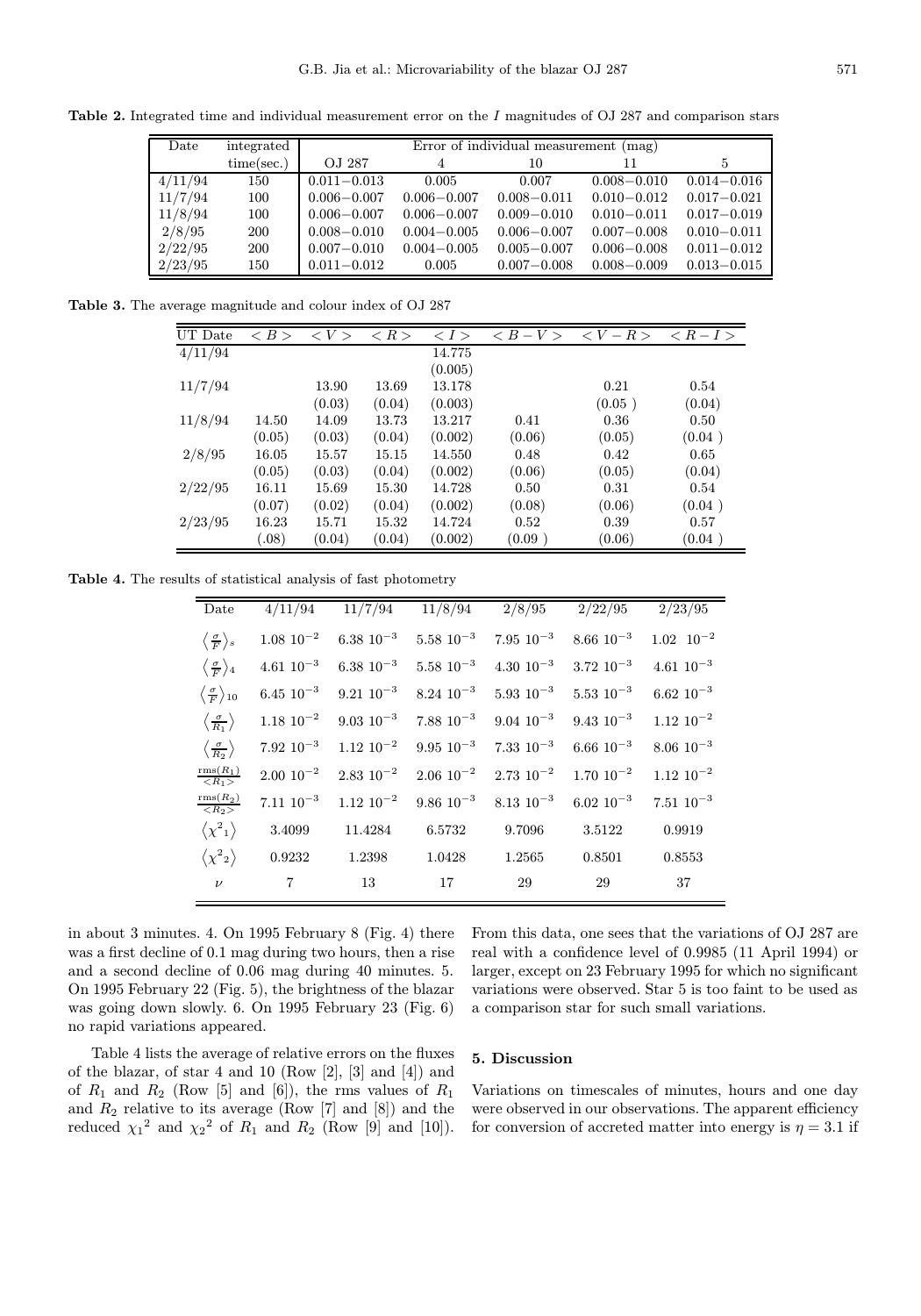

Fig. 1. Light curves of differential magnitude in the I band on 11th April 1994. Dm1 (left) is the differential magnitude between OJ 287 and comparison star 4. Dm2 (right) is the same between comparison stars 10 and 4



Fig. 2. Light curves of differential magnitude in the I band on 7th November 1994. Dm1 (left) is the differential magnitude between OJ 287 and comparison star 4. Dm2 (right) is the same between comparison stars 10 and 4

 $\Delta m_I = 0.12$  within  $\Delta t = 10$  minutes as on 1994 November 7 (Guibin et al. 1998). If  $\Delta m_I = 0.09$  mag in  $\Delta t = 3$  minutes as on 1994 November 8, the  $\eta = 5.53$ . No matter what the exact value of  $\eta$  is, there must be relativistic beaming to explain microvariability, since  $\eta$  is always larger than 0.1. The size of the emitting region corresponding to the fastest variation (in a timescale of minutes) is about  $5\ 10^{13}$  cm in the frame of the blazar if a Doppler factor 5 is assumed (Valtaoja et al. 1994). On the basis of the smallest observed periods, the mass of central black hole is less than 5  $10<sup>7</sup>M<sub>o</sub>$ , and the radius of the event horizon of central black hole is less than  $10^{13}$  cm, according to the formula given by Wiita (1985). The size of the emitting re-

gion corresponding to the fastest variations is larger than the radius of event horizon of the black hole. Therefore, the rapid variability might result from vortices and magnetic flux tubes in the accretion disk, which facilitate the escape of collimated radiation from deep within the hot disk, producing rapid flux variability (Abramowicz 1992). The variations could also come from shocks within the jet. Shocks in turbulent jets will lead to variations of local emissivity and produce outbursts, due to compression of magnetic field in the shock (Hughes et al. 1985; Königl  $\&$ Choudhuri 1985; Jones 1988); fluctuations of injection of particles and acceleration process may give rise to rapid variability.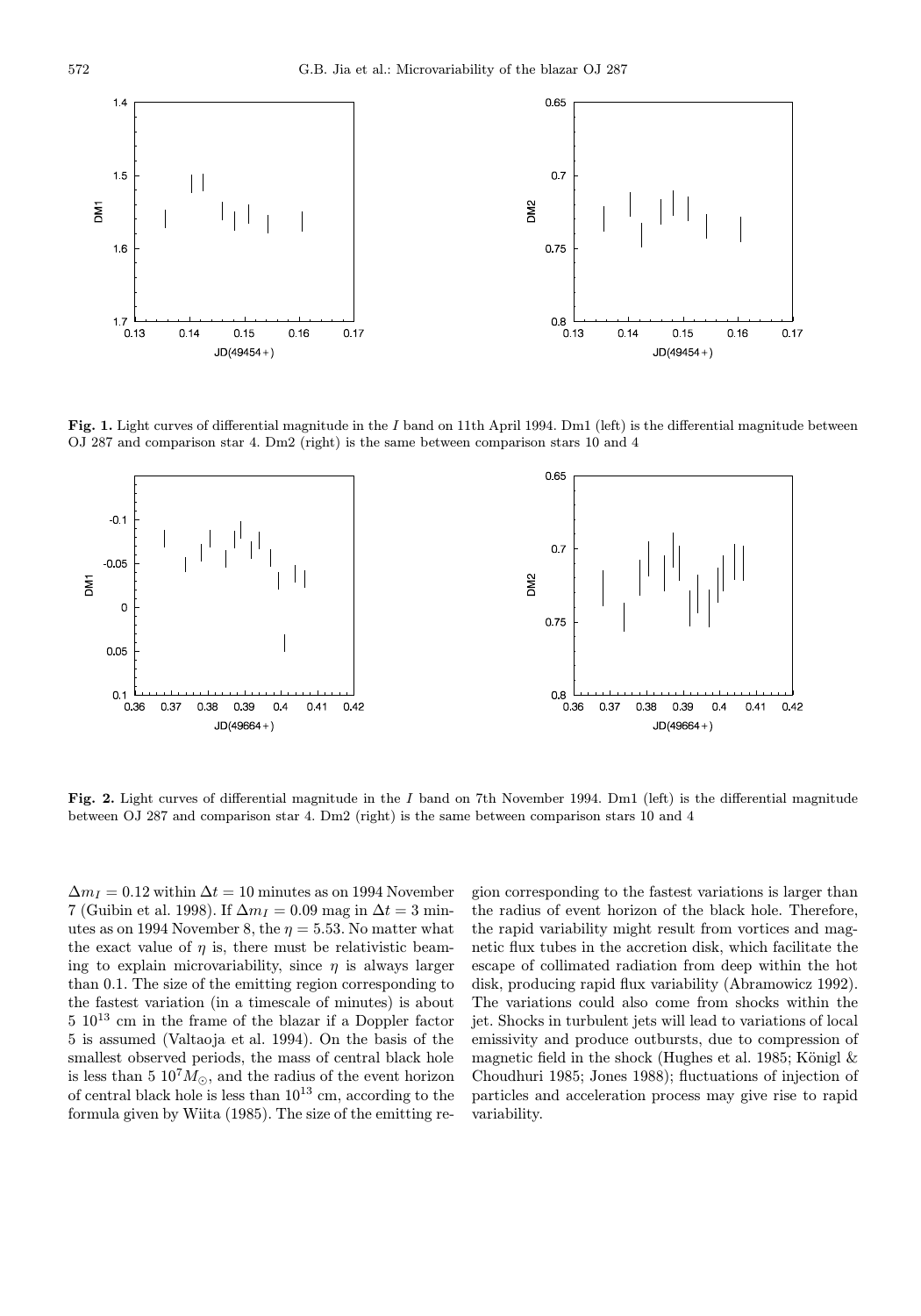

Fig. 3. Light curves of differential magnitude in the I band on 8th November 1994. Dm1 (left) is the differential magnitude between OJ 287 and comparison star 4. Dm2 (right) is the same between comparison stars 10 and 4



Fig. 4. Light curves of differential magnitude in the I band on 8th February 1995. Dm1 (left) is the differential magnitude between OJ 287 and comparison star 4. Dm2 (right) is the same between comparison stars 10 and 4

## 6. Conclusion

During the observing seasons, OJ 287 was brightening. Its luminosity reached a maximum in November 1995, afterwards, declined and in February 1995 dropped down to nearly the 1994 April level. Variability with timescales of minutes, hours and one day was observed. Our fast photometry shows that there has been variability during the sampling interval in five nights out of six, with rms amplitude of flux variations  $1.7\% - 2.8\%$ . The smallest average sampling interval in these nights is 3.4 minutes, during which the rms amplitude was about 2.1%. The largest rms amplitude (2.8%) occured within an average sampling interval of 4.7 minutes on 1994 November 7. These rapid variations could result from shocks within turbulent jet or from vortices and magnetic flux tubes on accretion disk.

Acknowledgements. We wish to thank the anonymous referee for his careful reading of the original manuscript and useful suggestions that enabled us to improve the presentation of this work. We also wish to thank the staff of the Optical Union Opening Observatory in the Yunnan Base and of the computer department in the Yunnan Observatory for their help in observations and data processing. This work was partly supported by the astronomical committee of the Chinese Academy of Science and climb project in China.

#### References

Abramowicz M.A., et al., 1992, Nat 356, 41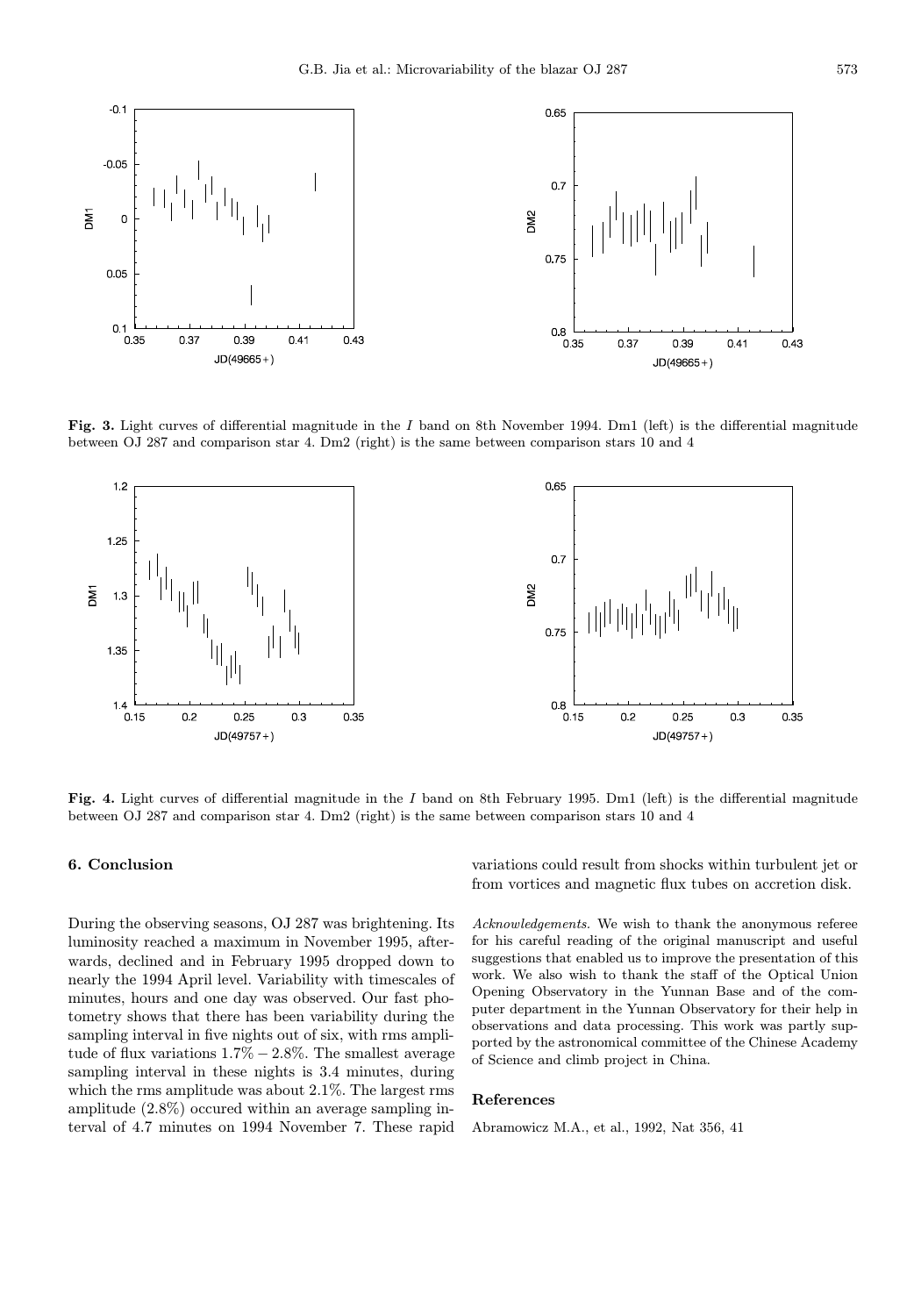

Fig. 5. Light curves of differential magnitude in the I band on 22th February 1995. Dm1 (left) is the differential magnitude between OJ 287 and comparison star 4. Dm2 (right) is the same between comparison stars 10 and 4



Fig. 6. Light curves of differential magnitude in the I band on 23th February 1995. Dm1 (left) is the differential magnitude between OJ 287 and comparison star 4. Dm2 (right) is the same between comparison stars 10 and 4

- Benitez E., Dultzin-Hacyan D., Argaiz D., 1994, Workshop on Intensive Monitoring of OJ 287 Kidger M.R. and Takolo L.O. (eds.), p. 74
- Carini M.T., et al., 1992, AJ 104, 15
- Carrasco L., Dultyin-Hacyan D., Cruz-Gonzalez I., 1985, Nat 314, 146
- Dreher W., Roberts D.H., Leh`ar J., 1986, Nat 320, 239
- De Bruyn A.G., 1988, IAU Symposium 129, the Impact of VLBI on Astrophysics and Geophysics, Reid M.J. and Morgan J.M. (eds.). Dordrecht: Reidel, p. 97
- Epstein E.E., et al., 1972, ApJ 178, L51
- Frohlich A., Goldsmith S., Weistrop D., 1974, MNRAS 168, 417
- Guibin J., et al., 1995, A&AS 114, 337
- Guibin J., et al., 1998, A&AS 128, 1
- Hagen-Thorn V., 1980, A&ApS 73, 263
- Holmes P.A., et al., 1984, MNRAS 211, 497
- Hughes P.A., Aller H.D., Aller M.F., 1985, ApJ 298, 301
- Jones T.W., 1988, ApJ 332, 678
- Kinman T.D., et al., 1974, AJ 79, 349
- Königl A., Choudhuri A.R., 1985, ApJ 289, 173
- Kinzel W.M., Dickman R.L., Predmore C.R., 1988, Nat 331, 48
- Kidger M.R., Takalo L.O., Silanpää A., 1992, A&A 264, 32
- Kidger M.R., Takalo L.O., De Diego J.A., 1994, A&A 282, 369
- Kidger M.R., et al., 1995, A&AS 113, 431
- Lorenzetti D., et al., 1989, ApJS 71, 175
- McGimsey B.Q., et al., 1975, AJ 80, 895
- Maraschi L., et al., 1986, ApJ 304, 637
- Miller H.R., Carini M.F., 1989, In BL Lac Objects, Marachi L., Maccacaro T. and Ulrich U-H. (eds.). Springer verlag, p. 143